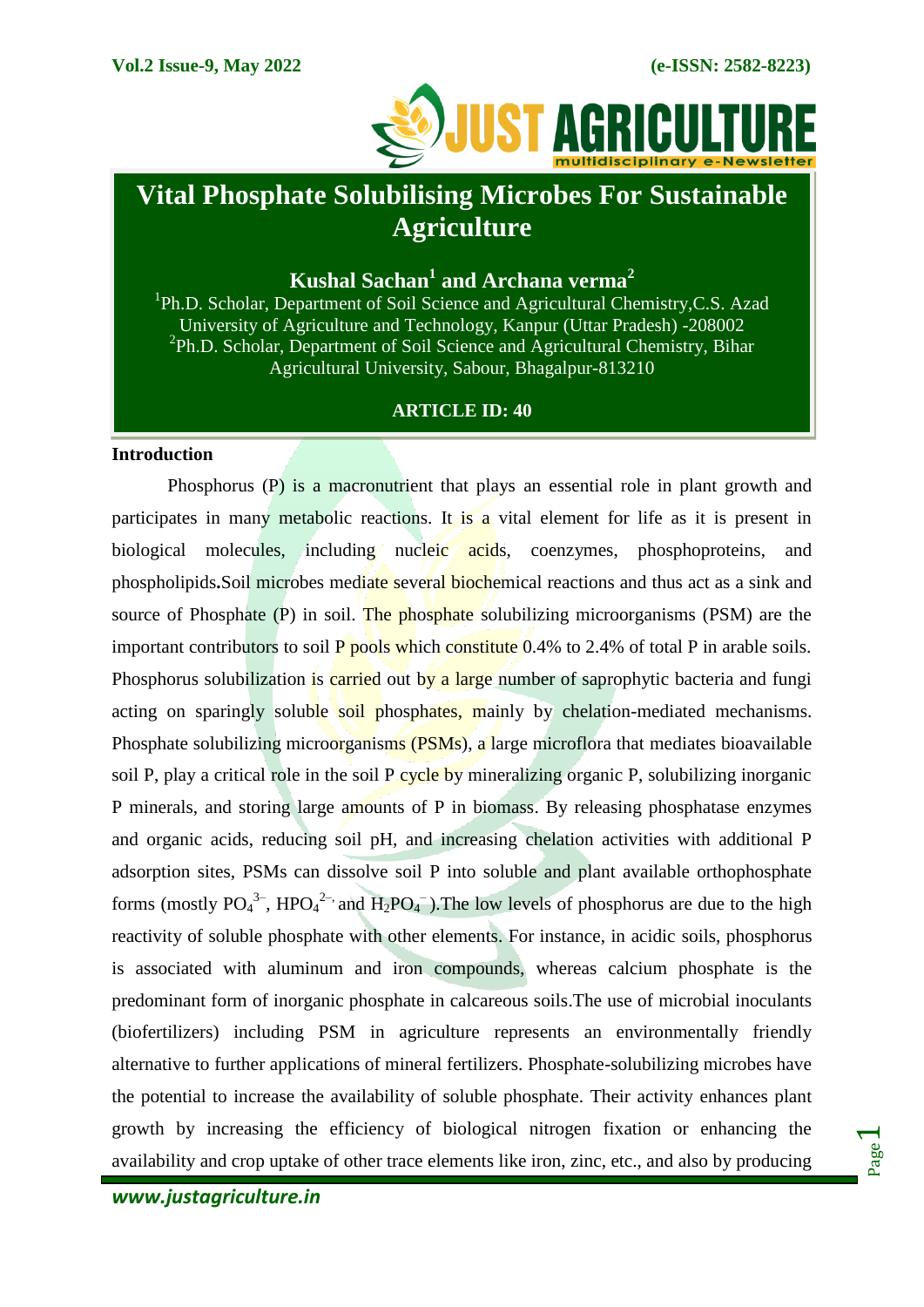

plant growth-promoting regulators.Phosphate SolubilizingMicroorganisms technology improves the fertility and agricultural use of saline-alkaline soil withoutcausing any environmental or health hazard that accompanies the continuous use of synthetic fertilizers. *Kushneria sp*. YCWA18, a strain that is capable of solubilizing both inorganic phosphorus and organo-phosphorus has also demonstrated moderate halophilic properties and can be used in the development of saline-alkaline-based agriculture **(Zhu et al.,2011).**

#### **Role of Different Psm in Agriculture**

Several Soil microbes i.eseveral bacteria, fungi, and a few species of actinomyceteshave the potential to bring insoluble phosphate in soil into soluble forms by secreting organic acid.

**Bacteria**: Bacteria are unicellular, prokaryotic, the microscopic organism usually devoids of chlorophyll and generally reproduced by fission. The population of bacteria varies from  $10^8$ to 10<sup>9</sup> cfu/g soil and biomass varies from 3000 to 4000 kg/ha. Bacteria are more effective in solubilizing insoluble phosphate compared to fungi. Among the different microorganisms, phosphate solubilizing bacteria (PSB) constitutes 1 to 50% of the whole population.they are the primary agent for biochemical cycles of  $C, N, P, S$  and release nutrients in soil from organic to plant-available forms. Among the different bacterial communities, *Bacillus* and *Pseudomonasi*are the effective phosphate solubilizers. The major strains from bacterial genera are *Bacillus megaterium*, *B. circulans*, *B.subtilis, B.polymyxa, B. sircalmous*, *Pseudomonas striata*, and *Enterobacter*. Research studies have proved that PSB like *P.putida, P. fluroescensetc* used in conjunction with single super phosphate (SSP) and rock phosphate can reduce P dose by 25 and 50%. Application of bacterial inoculants **as biofertilizers** improves plant growth, plant-available P, increase yield, and also releases indole acetic acid and gibberellic acid that cause growth and elongation of a plant cell.

**Fungi:** fungi are uni to multicellular, unito multinucleate, filamentous, heterotrophic organisms usually reproduced by spores.they are active in the decomposition of cellulose and lignin. Fungi are the second most important phosphate solubilizingmicroorganisms. They constitute about 0.1 to 0.5% of the whole microbial population as P solubilizers. Compared to bacteria they do not lose their P dissolving activity upon repeated sub culturing under laboratory conditions. The P solubilizing fungi produce more acids than bacteria andtherefore exhibits more P solubilization activity. Fungi in soils can traverse long distances than bacteria

Page  $\boldsymbol{\sim}$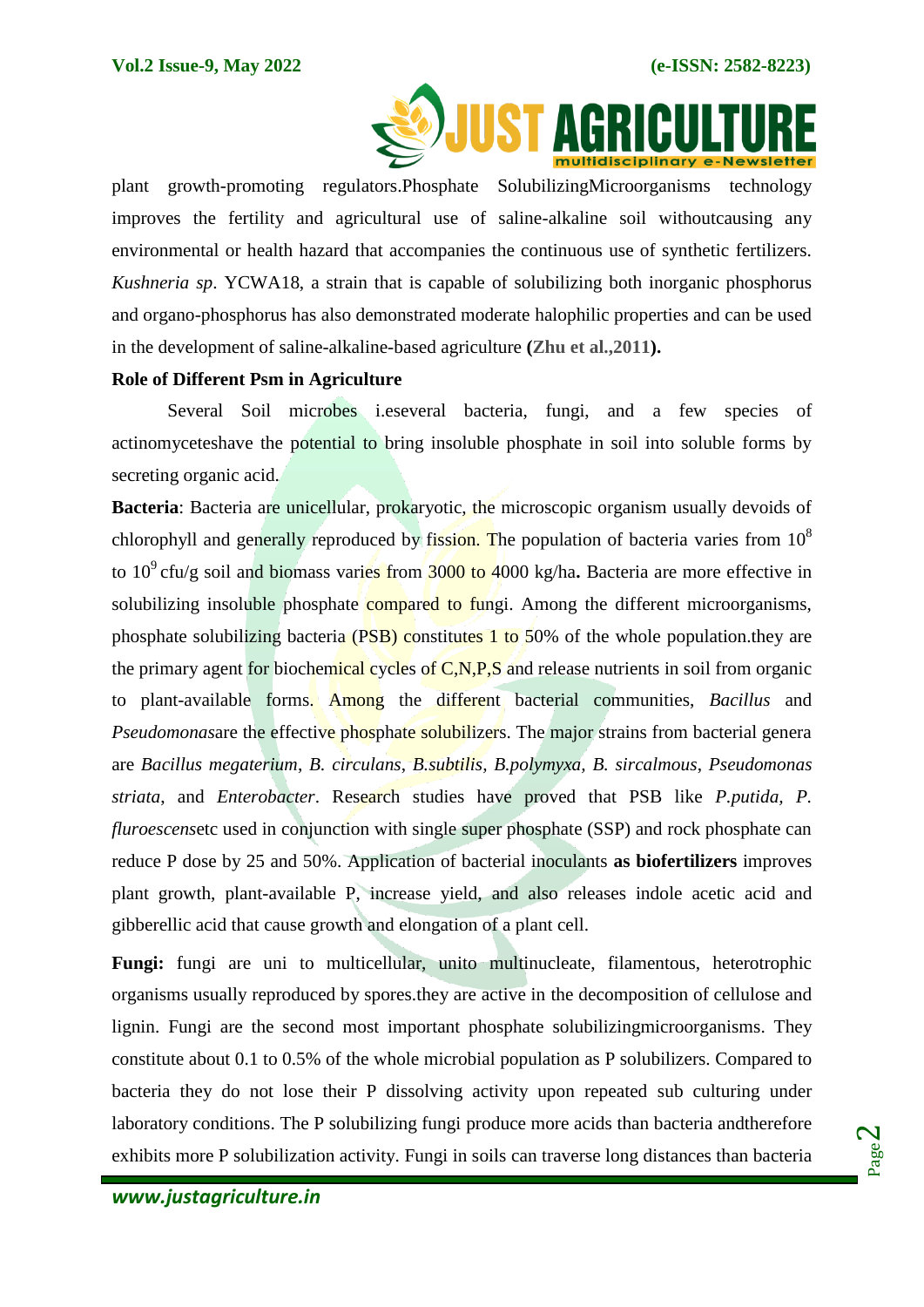

are more important in P solubilization. Among the different fungi genera *Aspergillus sp., Penicillium sp., Trichoderma sp., Mucor sp., Rhizocotoniasolani*etc are the most promising strains of P solubilizers.Among the yeasts, *Yarrowislipolytica*, *Schizosaccharomyces pombe*  and *Pichiafermentans*can solubilize P. These fungi are known to increase plant growth by 5 to 20%.

**Actinomycetes:** Actinomycetes areunicellular ,prokaryotic organisms with ray-like filaments. This group is transitional between bacteria and fungi.they take active participation in the decomposition of resistant compound like starch,inulin,chitin,paraffin, phenol, and pyrimidine, etc.Actinomycetes such as *streptomyces*, give soil its "earthy smell"Among the total population, 20% of actinomycetes are known to solubilize P. the common genera include*Streptomyces* and *Micromonospora.*

**Arbuscular mychrozzial fungi (AMF):**Generally used as biofertilizer @ 200gm of Packet for 10 kg seed**.**Arbuscular mychrozzial fungi (AMF) colonize almost all the crop species in agriculture and exploit a larger volume of soil for P uptake in P deficient soil. The microbial inocula consist of AMFs *Glomus manihotis*and *Entrophosporacolombiana*. Positive response with the application of phosphatic biofertilizers like phosphate solubilizing microorganisms (PSM) and VAM increases the solubility of nativeP and applied P. In general PSM constitutes 0.5 to 1.0% of soil microbial population with bacteria outnumbering fungi (2-150 fold). The crop species, in extremely low available soil P, develop root clusters effective in capturing P by releasing root exudates like organic anions, enzymes, phenolic acids, and protons. The use of inoculants, AMF, and plant growth-promoting microbes play a significant role in phosphate mineralization from both organic and inorganic sources. Generally used as a biofertilizer

## **Table 1: Biodiversity of PSM**

**Bacteria:***Alcaligenes sp., Aerobactor aerogenes, Achromobacter sp., Actinomaduraoligospora, Agrobacterium sp., Azospirillum brasilense, Bacillus sp., Bacillus circulans, B.cereus, B.fusiformis, B. pumils, B. megaterium, B.mycoides, B. polymyxa, B. coagulansB,.chitinolyticus, B. subtilis, Bradyrhizobiumsp.,Brevibacterium sp., Citrobacter sp., Pseudomonas sp., P putida, P. striata, P.fluorescens, P. calcis, Flavobacterium sp., Nitrosomonas sp., Erwinia sp., Micrococcus sp.,Escherichia*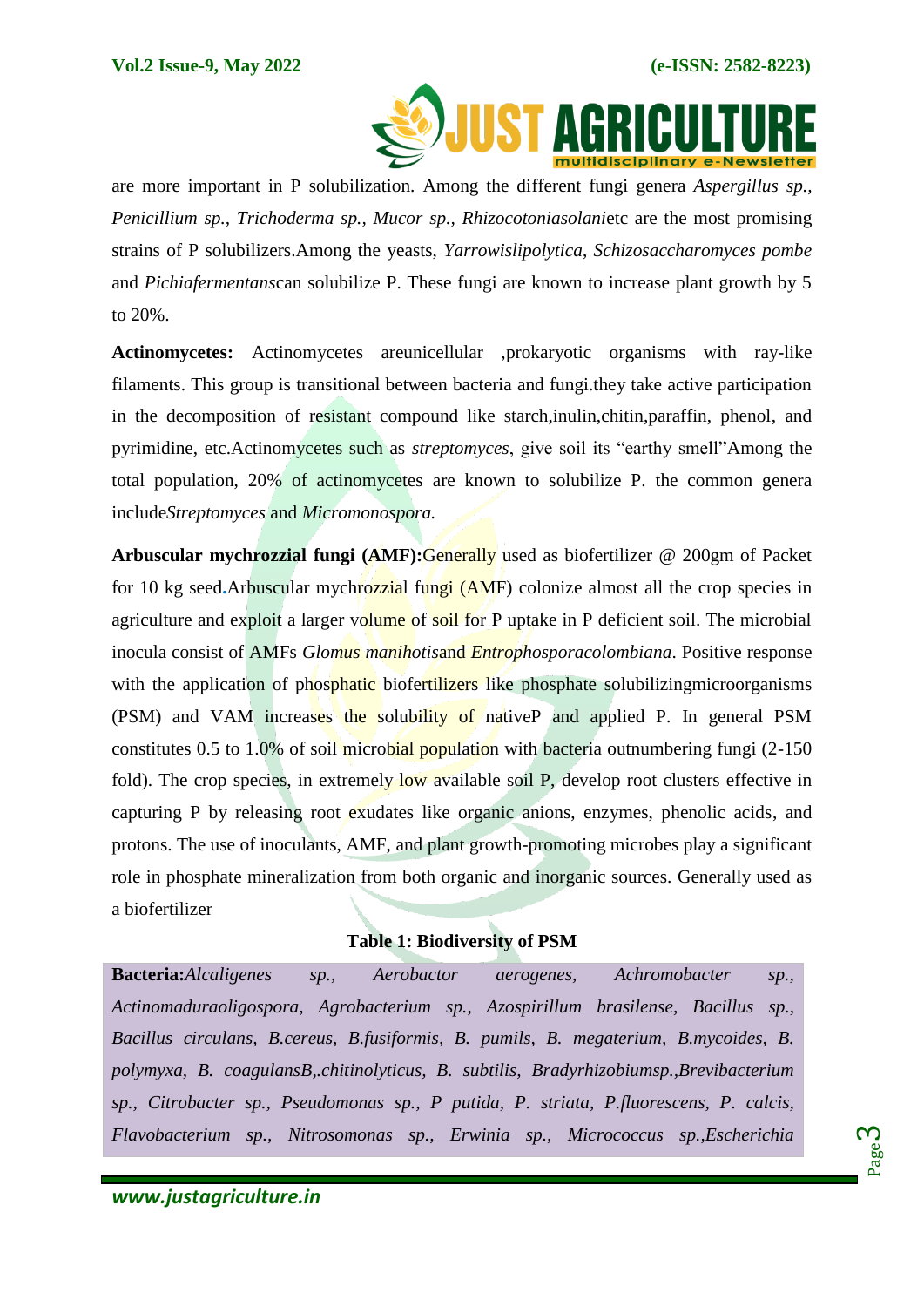

 *intermedia, Enterobacter asburiae, Serratia phosphoticum, Nitrobacter sp., Thiobacillus ferroxidans, T. thioxidans,Rhizobiummeliloti, Xanthomonas sp.*

**Fungi :***Aspergillus awamori, A. niger, A. tereus, A. flavus, A. nidulans, A. foetidus, A. wentii. Fusarium oxysporum, Alternaria teneius, Achrothcium sp. Penicillium digitatum, P balaji, P. funicolosum, Cephalosporium sp. Cladosprium sp., Curvularialunata, Cunnighamella, Candida sp., Chaetomium globosum, Humicolainslens, Humicolalanuginosa,Paecilomycesfusisporous, Pythium sp., Phoma sp., Populosporamytilina, Myrothecium roridum, Morteirella sp., Micromonosporasp.,Oideodendron sp., Rhizoctonia solani, Rhizopussp., Mucor sp., Trichoderma viridae, Torula thermophila,Schwanniomyces occidentalis, Sclerotium rolfsii.*

**Actinomycetes**: *Actinomyces,, Streptomyces*

**Cyanobacteria**: *Anabena sp., Calothrix braunii, Nostoc sp.,Scytonema sp.,*

**VAM :***Glomus fasciculatum.*

 **(Adapted from Sharma et al., 2013)**

Page  $\overline{\bf 4}$ 

## **Future Prospects**

The use of PSM as biofertilizers will likely improve their use, as effective and important components in the establishment of sustainable soil management systems. The focus of consumers of agricultural produce is on the health, quality, and nutritional value of those products. Thus, the employment of PSM as biofertilizers is an option that can increase food production without imposing any health hazards, and at the same time conserve the environment. It is essential that researchers continue to learn more about PSM and, immediately, translate this knowledge into a form that can readily be used by farmers.

## **References**

- Sharma S. B., Riyaz Z. S., Mrugesh H. T. and Thivakaran A. G. (2013) Phosphate solubilizing microbes: sustainable approach for managing phosphorus deficiency in agricultural soils..Springer Plus 2:58
- Zhu, F., Qu, L., Hong, X., and Sun, X. (2011). Isolation and characterization of a phosphate solubilizing halophilic bacterium Kushneria sp. YCWA18 from Daqiao Saltern on the